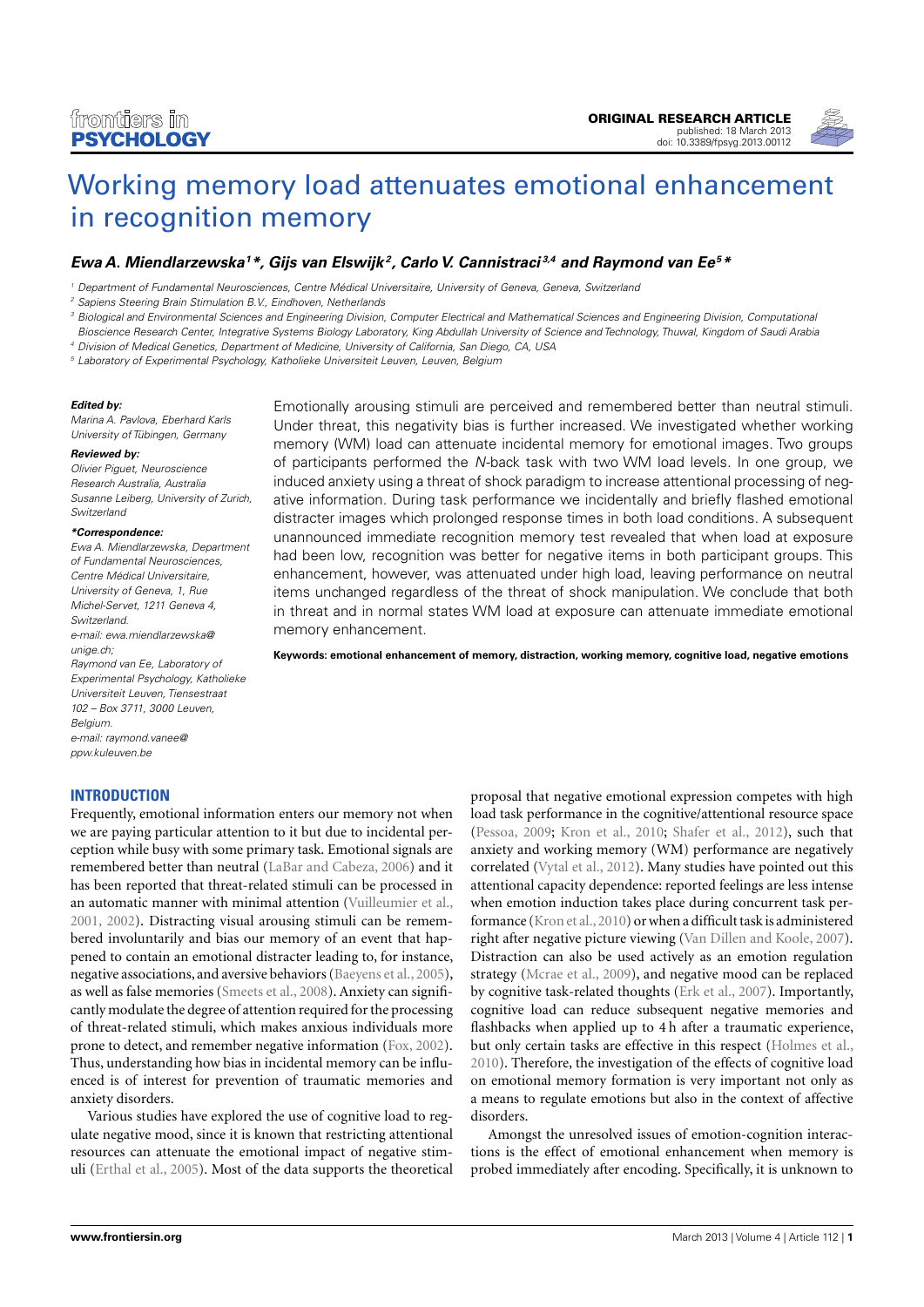what extent the memory-prioritization is due to increased attention and to what extent other processes, such as facilitated retrieval, memory consolidation or even increased false memory [\(Gallo](#page-8-5) [et al., 2009\)](#page-8-5), or judgment bias [\(Sharot et al., 2004;](#page-9-10) [Phelps and](#page-9-11) [Sharot, 2008\)](#page-9-11) may play a role in this phenomenon.

Emotional enhancement of memory (EEM) observed in many paradigms appears to be driven at least partially by enhanced atten-tional processing [\(MacKay et al., 2004;](#page-9-12) [Talmi et al., 2007\)](#page-9-13), but at the same time EEM benefits from the reduction in task-irrelevant processing because it is being preserved even under divided-attention conditions [\(Kensinger and Corkin, 2004\)](#page-9-14). In fact, negative emotional stimuli induce dual effects on cognitive control processes: on the one hand, they interfere with ongoing processing slowing down response times in tasks involving perceptual judgment or detection [\(Vuilleumier et al., 2001;](#page-9-1) [Shafer et al., 2012;](#page-9-6) [Talmi and](#page-9-15) [McGarry, 2012\)](#page-9-15), and on the other hand, when used as targets, they improve performance and conflict resolution due to reduction of task-irrelevant processing (e.g., [Pessoa, 2009;](#page-9-4) [Hu et al., 2012\)](#page-8-6).

Previous studies have often neglected to control for spatial deployment of attention or used potentially ineffective distracters. For instance, one study has shown that perceptual load at exposure brings the recognition of fearful faces down to chance level [\(Jenkins et al., 2005\)](#page-8-7). In this experiment, faces were presented as background to the letter detection task such that each trial consisted of a face and a superimposed letter string. Subjects were instructed to ignore the face and focus on the strings. One may argue that in this design, the face was part of the target display and not a distracter as its onset and presence were fully predictable. In another study testing short-term memory, when neutral and emotional words were presented very briefly so as to increase task difficulty, EEM was abolished [\(Sharot et al., 2004\)](#page-9-10). Yet, attention was not controlled in that experiment leaving the question of the extent of attentional andWM resource involvement in EEM unanswered. A third problem is that previous studies used paradigms where participants are explicitly instructed to encode information (e.g., [Talmi et al., 2007\)](#page-9-13), which does not always correspond to real life situations where memories are often formed incidentally.

## **THIS STUDY**

We tested two hypotheses based on the arousal-biased competition model of emotional memory ("ABC,"[Mather and Sutherland,](#page-9-16) [2011\)](#page-9-16) while addressing the shortcomings of the previous studies. First, we tested the effect of cognitive load on short-term emotional memory using distracters in a way that endows them with all attributes of bottom-up prioritization. Second, by inducing threat of electric shock in one of the experimental groups, we tested whether enhancing top-down prioritization related to the participants' emotional state can change the competition and resulting memory.

In two groups of participants, we tested whether WM load is able to win the competition from bottom-up factors, namely sudden, unexpected, perceptually distinct, and emotionally arousing images presented centrally in the focus of attention. Our participants performed an *N*-back WM task with two load levels. Using an unannounced recognition memory test we assessed whether the level of WM load during initial exposure differentially influenced emotional memory enhancement for the distracters. In the second group of participants, we manipulated emotional relevance of negative images by introducing threat of electric shock, which should lead to anxiety and arousal [\(Robinson et al., 2011\)](#page-9-17) and as a consequence, to prioritized processing of emotional state congruent stimuli (i.e., negative pictures). The shock-threat paradigm has been shown to reliably induce anxiety, especially if the shock is unpredictable (Grillon et al., 2004) and for that reason is frequently used to model behavior in anxiety disorders. Our experiment tests whether anxiety leads to a negativity bias in immediate recognition memory when encoding is unintentional and whether it persists when WM load is increased.

Emotional distracters' efficacy was controlled by ensuring their sudden, unpredictable onset, and brief duration; spatial attention was maintained centrally fixed as distracters appeared on top of the task-relevant targets; and participants were instructed to concentrate on the primary task and ignore the distracters to minimize the variability of cognitive set (which is a top-down factor in the ABC model).

According to the arousal-biased competition model [\(Mather](#page-9-16) [and Sutherland, 2011\)](#page-9-16), increased arousal in the shock-anticipation condition could further increase the detection of the negative affective distracters. At the same time, this condition is of particular interest because arousal should enhance goal-directed processing thus inhibiting the effects of distraction on task performance [\(Schupp et al., 2003\)](#page-9-18). Theory also predicts that if the arousing stimulus is not in direct competition with the task-relevant stimuli, then the processing of neutral goal-relevant items should be enhanced, and the processing of less relevant stimuli should be reduced. Based on this, two competing hypotheses can be drawn: either the participants under threat will show a relatively larger negativity bias in immediate recognition memory (as compared to the neutral experimental group), or they will show overall lower memory for all distracters due to the distracter-inhibition effect of fearful emotional state. In addition, while we expect to observe an EEM in the neutral group in the low load condition, the difference in recognition accuracy between negative and the remaining images may be larger in the group of participants tested under threat of shock. Arousal imposes a certain level of WM load which should lead to a general decrement in performance in the WM task, that would now compete for scarcer cognitive resources [\(Vytal et al., 2012\)](#page-9-7). Based on the latter fact, as well as on the above-mentioned evidence of load-induced reduction of emotion processing, we expect that under high WM load, overall memory for distracters will be poorer in both groups, with a possibly larger effect in the threat group, and abolition of the EEM.

# **MATERIALS AND METHODS PARTICIPANTS**

In both experimental groups, 21 naïve volunteers with normal or corrected-to-normal vision participated (group 1: mean age 23 years,  $SD = 2$ , 10 females; group 2: mean age 33 years,  $SD = 10$ , 4 females). The experiment was approved by the local ethics committee and written informed consent was obtained from every participant. To rule out the effects of prior memory, participants were screened for naivety: knowledge of experimental methods of cognitive psychology and previous participation in affective picture rating experiments were criteria for exclusion.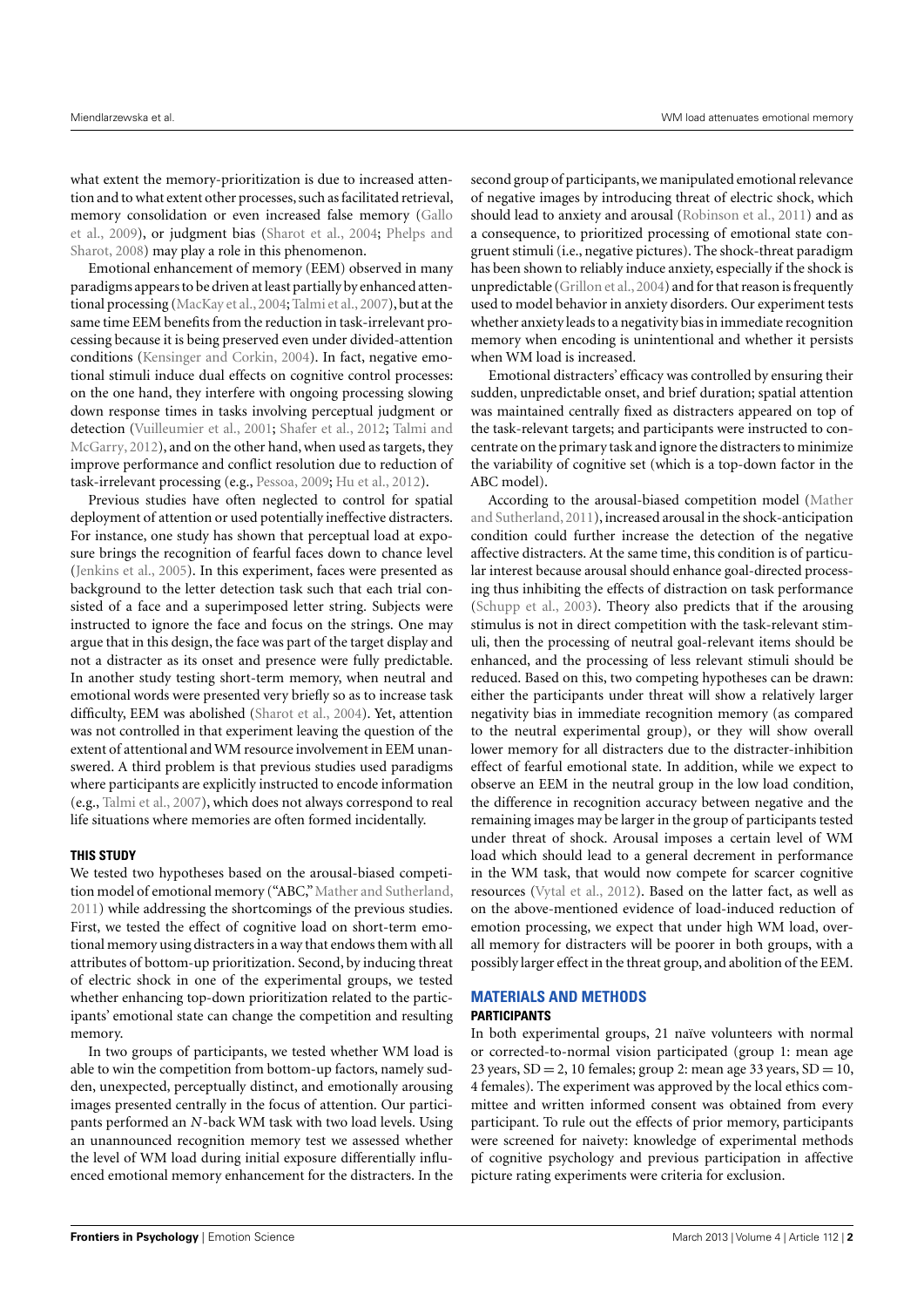# **MATERIALS**

In total, 144 affective color pictures were used in the experiment. Seventy-two were presented as distracters during the *N*-back task (24 per emotional category; 12 in each load condition) and as targets in the recognition memory test. The other 72 pictures were only used as decoys in the recognition memory test (24 of each emotional category). The majority of the images (48 negative, 48 positive, and 20 neutral) was taken from a validated existing set of affective pictures, that were tested by 86 independent raters on emotion and arousal scales, and were controlled for luminance differences [\(Overbeek et al., 2007\)](#page-9-19). The negative pictures were taken from subsets "fear" and "anger" of the database in which the average ratings on the dimension arousal were, respectively  $M = 1.8$  $(M = 2.9$  on unpleasantness) and  $M = 1.65$  ( $M = 3.45$  on unpleasantness) on a five-point scale. The positive pictures were drawn from subsets "positive surprise" and "enjoyment"in which average arousal was respectively  $M = 1.8$  and  $M = 1.95$  (and respectively,  $M = 2.45$  and  $M = 2.95$  on pleasantness). Please note that although on the face value these arousal ratings appear low, the images we selected were amongst the highest rated in the database. Our picture database was modeled after the IAPS [\(Lang et al., 2008\)](#page-9-20), and picture ratings within the different emotional categories did not fundamentally differ from the IAPS ratings<sup>[1](#page-2-0)</sup>. Negative images contained mutilated bodies, war images, sharks, snakes, and guns, etc. Positive images contained puppies, children, social celebrations, and landscapes. Neutral pictures depicted people in conversation, nature, and household objects. Twenty-eight new unrated pictures of objects and scenes were added to the neutral pictures (mainly images of household objects) to reach a total of 48 images per emotional category.

We performed a Shapiro–Wilk test on the arousal ratings in the three sets of images for which the ratings were available (negative/positive/neutral), according to which all of them are non-Gaussian distributed. Thus, we cross-compared the median of the three sets using a permutation test (which is an exact test), and adjusted the *p*-values for multiple testing with Bonferroni correction. None of the cross-comparisons (negative-positiveneutral) resulted in a statistically significant difference using the conventional *p*-value threshold of 0.05. **[Table 1](#page-2-1)** summarizes the arousal-pleasantness evaluation of the distracter images.

At 60 cm viewing distance the images measured between  $3.7^\circ \times 4^\circ$  and  $3.7^\circ \times 6.3^\circ$  in visual angle. Distracter pictures contained scenes with people, animals, everyday use objects, and sceneries but no faces in close-up.

# **PROCEDURE AND TASK**

The participant was informed that the purpose of the experiment was to examine cognitive performance in a WM task. The participant sat behind a table with a laptop computer (14 inch display; viewing distance ∼60 cm). The main tasks were WM tasks with two load levels. The low load (LL) condition was a 1-back task; the high load (HL) condition was a 2-back task. The *N*-back task is a

<span id="page-2-1"></span>

| Table 1   Mean arousal ratings of emotional pictures based on $N = 86$ |
|------------------------------------------------------------------------|
| independent responders on a five-point scale.                          |

|                                | <b>Arousal ratings</b>                                               |                                                                      |                                              |  |
|--------------------------------|----------------------------------------------------------------------|----------------------------------------------------------------------|----------------------------------------------|--|
|                                | <b>Negative</b><br>$(n=48)$                                          | <b>Positive</b><br>$(n=48)$                                          | <b>Neutral</b><br>$(n=20)^a$                 |  |
| High Load<br>Low Load<br>Foils | 1.83 $(SD \pm 0.26)$<br>1.61 (SD $\pm$ 0.16)<br>1.58 (SD $\pm$ 0.21) | 1.99 (SD $\pm$ 0.53)<br>1.93 (SD $\pm$ 0.58)<br>1.85 (SD $\pm$ 0.47) | 1.60 (SD $\pm$ 0.39)<br>1.56 (SD $\pm$ 0.32) |  |

 $a$  Ratings are available for  $n = 20$  neutral images. In addition, 28 neutral images were used in the experiments for which independent ratings were not available.

commonly used task to engage the WM, in which subjects are presented with a continuous stream of items and instructed to press a key when a repetition at a specified delay of *N* occurs.

A trial consisted of a white letter (A, B, C, D, or E; each letter measured  $\sim$ 1.76° × 1.5° in visual angle) appearing for 1600 ms centrally on the computer screen on a black background, followed by a 400 ms blank black screen (**[Figure 1](#page-3-0)**). Subjects were required to respond with a key press at every trial: Left-Alt for a match; right-Ctrl for a non-match. Letters were presented in random order and the proportion of match and non-match trials in each load condition was equal. In a random quarter (36) of the trials a distracter picture was briefly flashed centrally for 250 ms, covering the letter. SOA of the distracter was randomly varied between 50 and 1350 ms, to prevent anticipation. In both load conditions, 12 negative, 12 positive, and 12 neutral distracters were flashed. The distracter order was randomized between participants. The participant was requested to focus on accuracy in performance of the *N*-back task and to ignore the irrelevant distracters throughout. No feedback about correct or incorrect responses was provided before the end of the task. Each participant performed one test run per load level, and each run contained 144 trials (4 min 48 s). The order of load levels was balanced across subjects. In the middle of each run, a 10 s break was offered.

The *N*-back tasks were followed by an unannounced recognition memory test. Seventy-two new pictures (24 of each negative, positive, and neutral) were added to the set of previously presented distracters, totaling 144 images. The 144 images were displayed in sequence, in the center of the display on a black background. Subjects proceeded to the next picture by giving either of the two response options: when they recognized having seen the picture during the WM task ("seen") or otherwise ("not seen"). Participants were informed beforehand that half of the images had been presented during the *N*-back tasks and that half was novel. The test was self-paced, and took ∼5–10 min. The images were presented in random order.

All tests were presented using Presentation software (Version 14.5, 2010 Neurobehavioral Systems, Albany, CA, USA).

## **INDUCTION OF THREAT**

Experimental group 2 performed the same task as group 1 while under continuous threat of a (sham) electric shock [\(Chua](#page-8-9) [et al., 1999\)](#page-8-9). The anxiety induction procedure was specifically

<span id="page-2-0"></span><sup>&</sup>lt;sup>1</sup> According to user legal agreement, the use of IAPS images is not permitted by for-profit institutions. To conduct psychological experiments with affective stimuli, a new set of controlled images has been developed.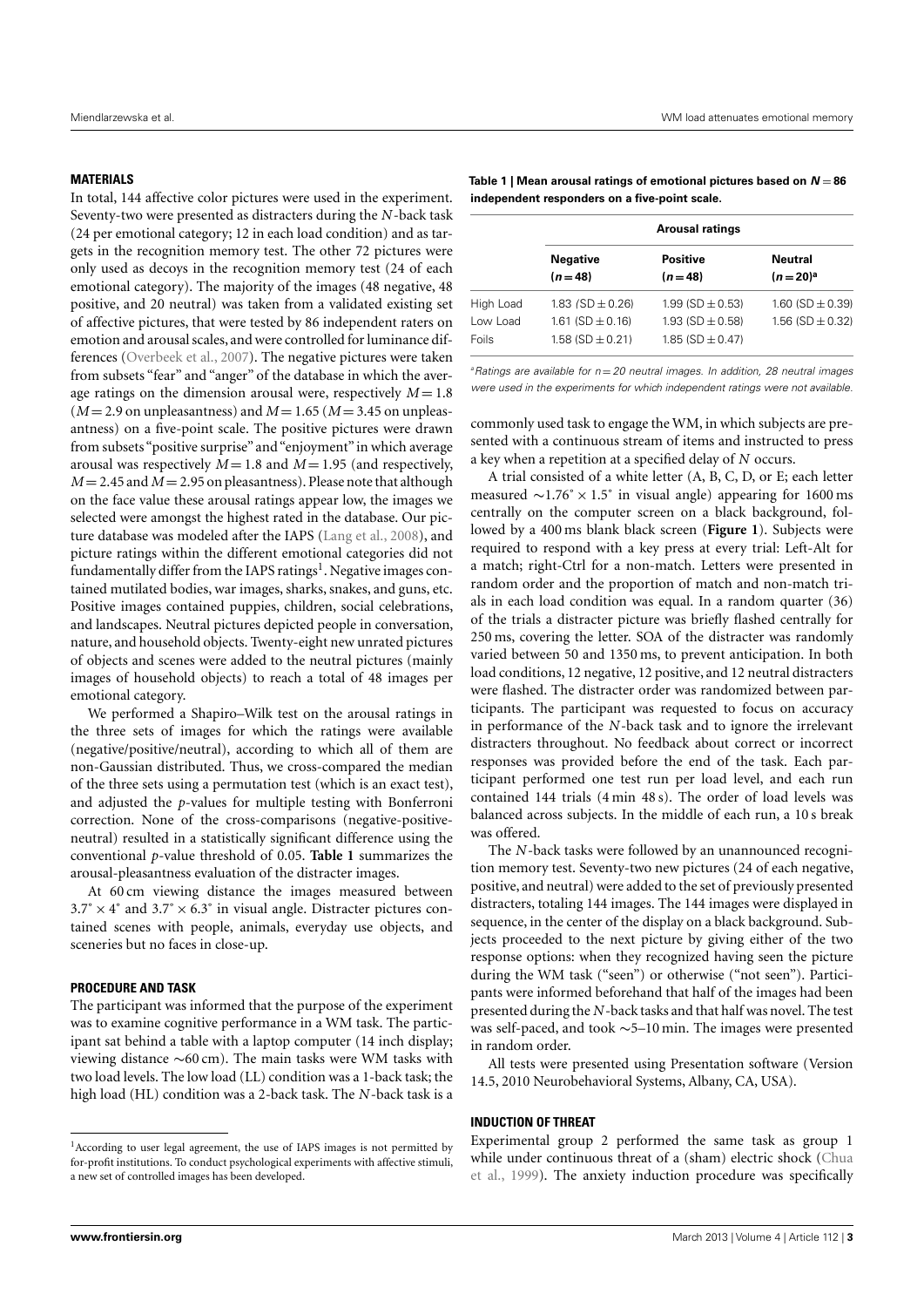

<span id="page-3-0"></span>implemented to improve attentional processing of the negative images [\(Fox, 2002\)](#page-8-1) and thus memory thereof.

At the beginning of the session the participant was informed that the purpose of the experiment was to examine cognitive performance under threat. After the participant was seated behind the monitor, two ECG gel electrodes were placed on the right wrist. These electrodes were connected to a sham shock-delivery apparatus. The sham device was lying on the table in sight of the participant and remained switched on, indicated by a visible green led. The participant was told that a single electric shock would be delivered via the wrist electrodes. This would occur once at a random moment within the entire duration of the WM tasks. The participant was informed that the shock could be perceived as slightly painful, but was nonetheless entirely harmless. Because electric shocks can be a powerful confounding variable, our manipulation was limited to a threat [\(Laretzaki et al., 2011\)](#page-9-21). No actual electric stimuli were delivered at any time. The electrode was removed right after the *N*-back task has been completed so that the participants knew that no shocks could be delivered during the subsequent memory test. The participants were thoroughly debriefed at the end of experiment, with particular consideration on the sham electrical stimulation.

# **VALIDATION OF ANXIETY INDUCTION**

In the group that underwent the threat manipulation, at the end of the experimental session, each participant indicated their level of anxiety during the experiment on a Likert scale from 1 (not at all anxious) to 5 (very anxious). After this check, the participants were thoroughly debriefed.

# **DATA ANALYSIS**

Of the data from the *N*-back tasks, the first three trials of each participant in each block were regarded as warm-up trials and were excluded from the analyses. Responses with latencies of 150 ms or less were considered to be impulsive and were excluded from the analysis. For analysis of response times on distracter trials, only correct responses on those trials with distracters appearing >100 ms after letter onset were selected. This criterion was applied to avoid the possibility that a participant having missed the first,

very quick appearance of the letter had to wait until the distracter disappeared in order to recognize the letter, which would artificially prolong response times on distracter trials. In addition, to eliminate the trials on which it was suspected that the distracter had no effect on the response, trials with reaction times (RT) occurring earlier than 100 ms after distracter onset were excluded from analysis. This selection retained ∼95% of all original trials. Using the remaining dataset the error rate and average RT were computed for each participant and condition.

From the data of the recognition memory test, we determined the hit rate (proportion of correctly identified distracters that had been shown during the *N*-back task) for each of the six conditions (2 load levels  $\times$  3 emotional categories). In order to compute the enhancement in memory due to emotion, average hit rates for each participant in neutral images were subtracted from negative and positive images, respectively. Thus obtained scores (referred to as EEM) were entered into a mixed-model 3-way repeated measures ANOVA with two independent repeated factors emotion (negative, positive) and load (low, high); and one between-subjects factor group (threat, no-threat). Also, for each of the three emotional image categories, we determined the false alarm rate (decoys falsely identified as seen during the *N*-back task). Subsequently we computed the *corrected recognition* scores (hit rate – false alarm rate) for each of the six conditions per participant.

Hit rate was computed as *Hit rate*  $=$   $\frac{\# hits}{# hits + \# misses}$ , and false alarm rate as *FA rate*  $=$   $\frac{\#false}{\#false}$  *alarms*  $+$  # *correct rejections*  $\cdot$ 

Since the foils have never been presented before, the same false alarms rate (different for negative, positive, and neutral images) was used to compute the recognition rate in both load conditions. Although a corrected recognition score of  $-1$  is possible theoretically (classifying all distracters as "unseen" while false alarming on all decoys), in practice the corrected scores should range between 0 (pure guessing) and 1 (correctly identifying all without any false alarms).

When considering the EEM, one must note the controversy surrounding the origin of this phenomenon. Several influential studies have pointed that emotion enhances the"feeling of remembering" (e.g., [Sharot et al., 2004;](#page-9-10) [Rimmele et al., 2011\)](#page-9-22) rather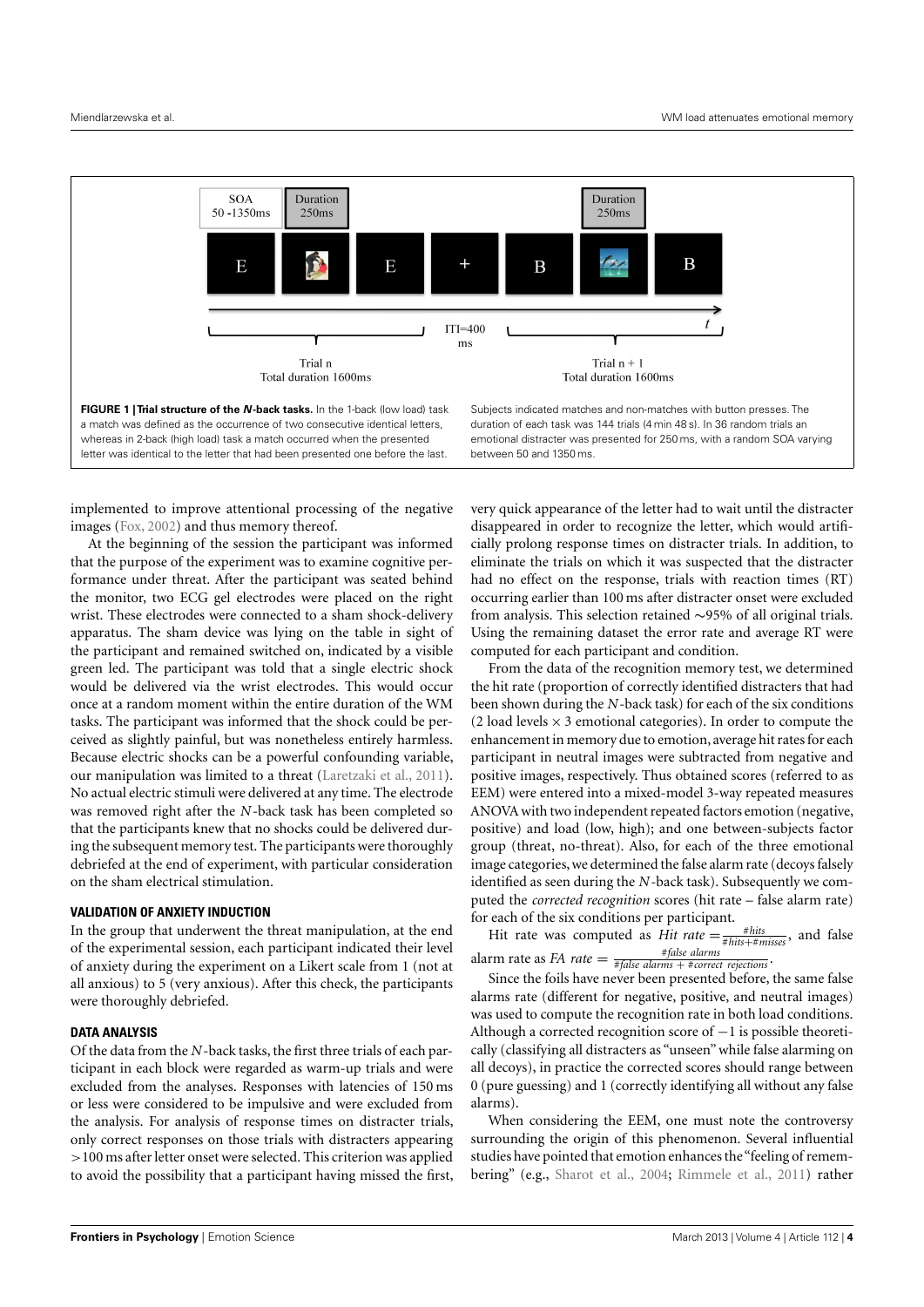than memory accuracy *per se*. In addition, methodological considerations suggest that the modeling of the underlying processes of recollection and familiarity is not yet clear (e.g., the singlevs. dual-process hypothesis, [Yonelinas et al., 2010\)](#page-9-23). Some studies reporting "EEM" claim that such enhancement is not due to increased recollection but rather enhanced feeling of remembering accompanying emotional, and especially negative items [\(Sharot](#page-9-10) [et al., 2004\)](#page-9-10), or that it originates from higher semantic relatedness amongst emotional items [\(Talmi et al., 2007\)](#page-9-13). An alternative account focuses on the model of the memory recollection process as expressed by the signal detection theory, diffusely used in psychology. This account suggests that stronger subjective feeling of remembering leads to a more liberal bias to judge emotional items as remembered without an increase in sensitivity [\(Dougal and](#page-8-10) [Rotello, 2007\)](#page-8-10). To assess whether this is the case in our experiment, we computed a measure of response bias – the criterion location c.

The measure of response bias is derived from signal detection theory and is calculated as follows:

 $c = -\frac{1}{2}[z(H) + z(F)]$ , where *H* and *F* are hit- and false alarm rates, respectively [\(MacMillan and Creelman, 2005\)](#page-9-24). This measure was calculated for all subjects for each of the 6 conditions.

Reaction times and error rates were analyzed each using a mixed-model 3-way repeated measures ANOVA (rANOVA) with independent repeated factors load (low, high) and trial type (regular, distracter), and a between-subjects factor Group (threat, no-threat). Corrected recognition scores, hit rates, as well as criterion location measure *c*, were the dependent variables analyzed each using the same mixed-model rANOVA, in which the two independent repeated factors were Emotion (negative, positive, neutral) and Load (low, high); and the between-subjects factor was Group (threat, no-threat). False alarm rates were analyzed with a mixed-model 2-way rANOVA with a repeated factor emotion (negative, positive, neutral) and a between-subjects factor group.

The analyses were followed by pair-wise comparisons if appropriate, and applying Bonferroni correction for multiplecomparisons where necessary. Levene's test of equality of variances and Box's *M* test of homogeneity of covariances were controlled for within-subjects and between-subjects effects, respectively, in all statistical analyses. A threshold of  $p < 0.05$  for Levene's and *p* < 0.001 for Box's *M*, as recommended in [Meyers et al.](#page-9-25) [\(2005\)](#page-9-25), were used to determine whether the assumptions of the mixedmodel were violated. All statistical analyses were performed using SPSS Statistics Release 18 (IBM, Somers, NY, USA). In all reported rANOVAs Greenhouse-Geisser corrections for violation of the sphericity assumption were applied before determining the significance levels. To aid readability the uncorrected degrees of freedom are reported.

## **RESULTS**

## **EMOTIONAL MANIPULATION VERIFICATION**

The mean measure of anxiety during the *N*-back tasks obtained in  $N = 21$  subjects in the shock-threat manipulation group (group 2), was  $M = 2.76$  (SD $\pm$ 1.18) on a five-point Likert scale where 1 indicated "not anxious" and 5 indicated "very anxious." Based on these reports we may conclude that the

participants were on average moderately affected by the fear induction.

#### **N-BACK TASK PERFORMANCE**

Average error rates and RTs for each condition can be found in **[Figure 2](#page-5-0)**[2](#page-4-0) . The statistical analysis revealed the main effect of load  $[F(1, 37) = 69.9, p < 0.001, \eta_p^2 = 0.65]$  with longer RTs on HL trials, and a main effect of trial type  $[F(1,37) = 43.7, p < 0.001,$  $\eta_p^2 = 0.54$ ] such that responses were slower on distracter trials. No main effect of group was discovered  $[F(1,37) = 2.45, p = 0.126,$ ns.] nor any interactions between the factors  $[load \times trial]$ type  $F(1,37) = 0.001$ ,  $p = 0.97$ , ns.; load  $\times$  group  $F(1,37) = 1.15$ ,  $p = 0.29$ , ns.; trial type  $\times$  group  $F(1,37) = 2.7$ ,  $p = 0.108$ , ns.].

Error rates in both groups were higher in the HL condition  $[F(1,37) = 43.08, p < 0.001, \eta_p^2 = 0.54]$  and significantly higher on distracter trials than on regular ones  $[F(1,37) = 17$ ,  $p < 0.001, \eta_p^2 = 0.315$ . The groups did not differ in the amount of errors  $[\dot{F}(1,37) = 0.274, p > 0.6, ns.]$  and there were no interactions involving factors load or trial type (all *p*s > 0.4). Thus, load was successfully manipulated and distracters significantly interfered with performance in the *N*-back task.

As this analysis showed that distracters significantly slowed RTs, we investigated whether this interference depended on the valence of the distracter. Response times on these trials were analyzed with the mixed-model, including repeated factors load and emotion, and a between-subjects factor group. As the main RT analysis, this analysis showed that responses were faster in the LL condition ( $M = 851$  ms,  $SE = 37$  ms) than in HL [ $M = 1026$  ms,  $SE = 48 \text{ ms}; F(1,37) = 14.11, p < 0.001, \eta_p^2 = 0.276$ . Importantly, neither the main effect of emotional category  $[F(2,74) = 0.204$ ,  $p = 0.736$ ] nor any interactions involving factors Group and Emotion were significant [all *p*s > 0.36, ns.]. Although we noted that the experimental group performing the *N*-back task under threat was somewhat faster to respond on the distracter trials  $(M = 882.7 \text{ ms}, \text{SE} = 52 \text{ ms}, \text{neutral group } M = 994.6 \text{ ms},$  $SE = 54$  ms), the main effect of group did not reach the significance threshold  $[F(1,37) = 2.23, p = 0.143, ns.]$ . In sum, presentation of a distracter resulted in longer response latencies at both load levels but no differences due to emotional valence were detected. *N*back task performance in the group under threat was comparable to that of the group without emotion induction.

## **RECOGNITION MEMORY ACCURACY**

Hit rates for each condition are displayed in **[Table 2](#page-5-1)**[3](#page-4-1) . The data revealed a strong main effect of Emotion with highest hit rates for negative images  $[F(2,76) = 10.87, p < 0.001, \eta_p^2 = 0.22]$ , a main effect of Load with higher scores in the LL condition  $[F(1,38) = 20.95, p < 0.001, \eta_p^2 = 0.355]$  a main effect of Group with overall lower scores in the threat group  $[F(1,38) = 4.6,$  $p = 0.038$ ,], and an interaction Load × Emotion [ $F(2,76) = 15$ ,  $p < 0.001$ ,  $\eta_p^2 = 0.28$ . There were no interactions involving the factor Group (all  $ps > 0.28$ ).

<span id="page-4-0"></span><sup>2</sup>Due to data acquisition problems the *N*-back data of three participants in experimental group 1 (no-threat) could not be analyzed.

<span id="page-4-1"></span><sup>&</sup>lt;sup>3</sup>Due to data acquisition problems the memory scores of two participants in experimental group 1 (no-threat) could not be analyzed.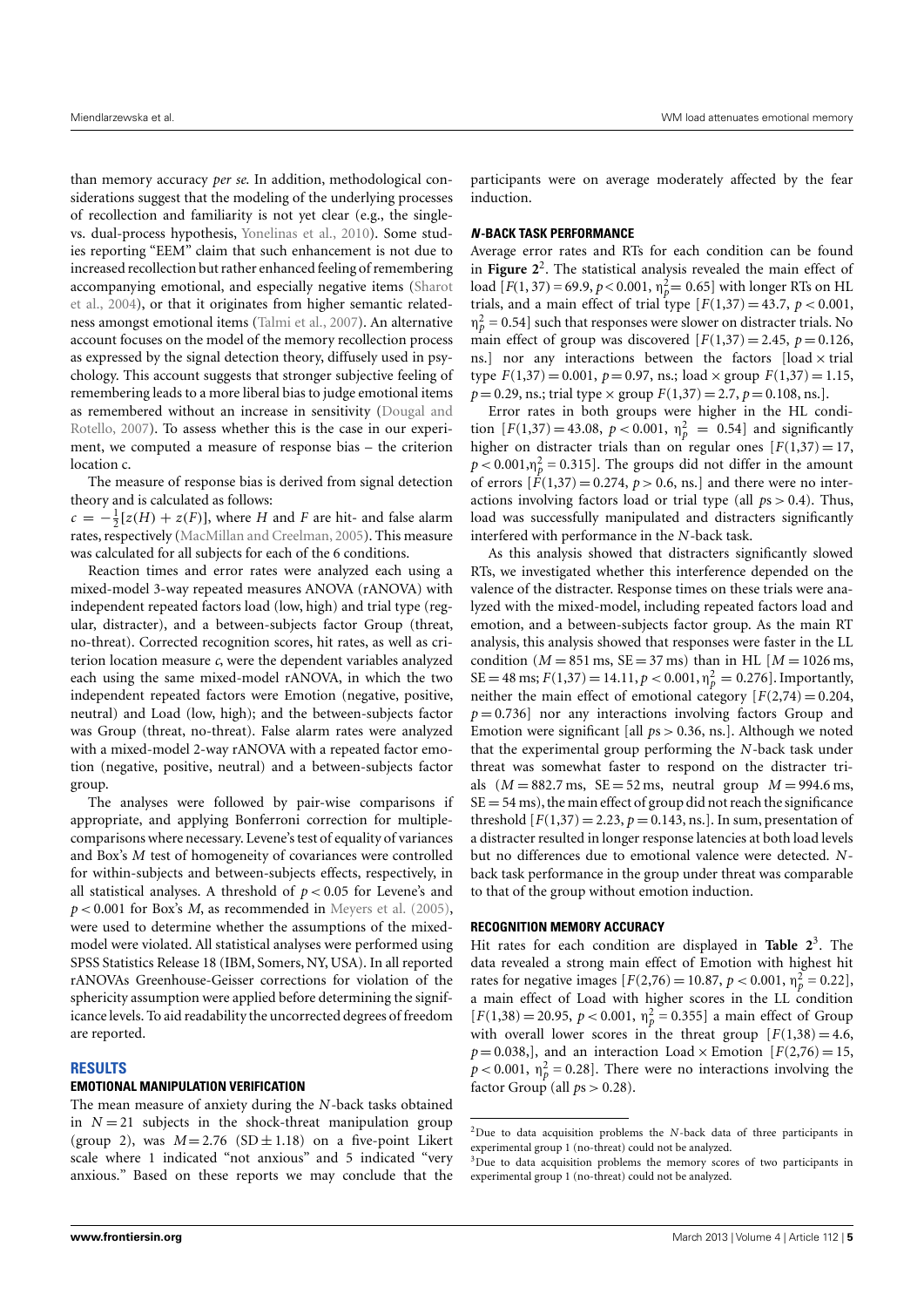

<span id="page-5-1"></span>**Table 2 | Hit rates in experimental groups 1 (neutral) and 2 (under threat of electric shock).**

<span id="page-5-0"></span>type presented for group in neutral emotional state **(A,B)**, and under threat

|                   |                       | <b>Hit rates</b>                                   |                                            |                                          |
|-------------------|-----------------------|----------------------------------------------------|--------------------------------------------|------------------------------------------|
|                   |                       | <b>Negative</b>                                    | <b>Positive</b>                            | <b>Neutral</b>                           |
| Group 1 (neutral) | Low load              | $0.51 (\pm 0.05)$<br>High load $0.29 \ (\pm 0.04)$ | $0.42 \ (\pm 0.05)$<br>$0.30 \ (\pm 0.04)$ | $0.31 (\pm 0.05)$<br>$0.35 \ (\pm 0.05)$ |
| Group 2 (threat)  | Low load<br>Hiah load | $0.44 \ (\pm 0.05)$<br>$0.23 \ (\pm 0.05)$         | $0.27 (\pm 0.05)$<br>$0.20 (\pm 0.04)$     | $0.21 (\pm 0.04)$<br>$0.20 (\pm 0.04)$   |

Values in brackets indicate SE of the Mean.

Next, the analysis was split along the factor Emotion in order to analyze the interaction effect. This analysis resulted in a main effect of Load in negative images  $[F(1,38) = 32.26, p < 0.001, \eta_p^2 = 0.46]$ , and positive images  $[F(1,38) = 10.39, p = 0.003, \eta_p^2 = 0.215]$  but no such effect in case of neutral images  $[F(1,38) = 0.003, p = 0.66,$ ns.]. The main effect of Group was significant in all but in case of negative images [positive  $F(1,38) = 4.88$ ,  $p = 0.033$ ,  $η<sub>p</sub><sup>2</sup> = 0.11$ ; neutral *F*(1,38) = 5.7, *p* = 0.022,  $η<sub>p</sub><sup>2</sup> = 0.13$ ; negative  $F(1,38) = 1.39$ ,  $p = 0.25$ , suggesting that the reduction in hit rate due to WM load was similar for both experimental groups for negative images, while the between-group difference persisted under HL for positive and neutral images (with better scores in the neutral group).

The analysis of the EEM scores revealed a highly significant effect of load  $[F(1,38) = 24.6, p < 0.001, \eta_p^2 = 0.39]$  with a higher EEM in LL  $[M(LL) = 0.149, SE \pm 0.027; M(HL) = -0.017,$ 

difference between the groups was found ( $p > 0.1$  for RTs,  $p > 0.6$  for errors). For all graphs, the table underneath specifies the mean scores per condition, across participants.

SE  $\pm$  0.022], as well as emotion  $[F(1,38) = 8.56, p = 0.006,$  $\eta_p^2 = 0.18$ , and an interaction load × emotion [*F*(1,38) = 7.39,  $p = 0.01$ ,  $\eta_p^2 = 0.16$ . There was no significant effect of group  $[F(1,38) = 0.74, p = 0.39, ns.]$  and no significant interactions involving the factor group (all *p*s > 0.19). Although not statistically significant, it may be of interest that the planned comparisons indicated a stronger negative EEM in the threat group  $[M=0.13, SE \pm 0.03]$  than in the group with no emotion induction  $[M = 0.069, SE \pm 0.031]$ , but the two groups did not differ in the positive EEM  $(M=0.032)$ . The interaction was followed-up by paired *t*-tests comparing the negative and positive EEM in each load condition. This showed that the negative EEM was significantly larger than the positive EEM in LL  $[t(39) = 4.16, p < 0.001]$ but not in HL  $[t(39) = 0.29, p > 0.7, \text{ns.}]$ . One-sample *t*-tests also confirmed that the EEMs in low load were different from 0 [negative  $t(39) = 6.7$ ,  $p < 0.001$ ; positive  $t(39) = 2.83$ ,  $p < 0.01$ ], in contrast to the HL condition, where the EEM was abolished [negative *t*(39) = −0.36, *p* > 0.7; positive *t(*39) = −0.81, *p* > 0.4].

The results of the analysis of false alarm rates (**[Table 3](#page-6-0)**) revealed a main effect of emotional category with higher FA rates for emotional items  $[F(2,76) = 7.475, p = 0.003, \eta_p^2 = 0.164]$  and no main effect of group  $[F(1,38) = 2.04, p = 0.16, ns.]$  and no interaction group  $\times$  emotion ( $p > 0.95$ ), suggesting that the nominal ratio of negative false memories was no higher in the participants under threat than in those in a neutral state.

In the analysis of the corrected recognition scores from the memory test (**[Figure 3](#page-6-1)**), we found a main effect of load  $[F(1,38) = 20.81, p < 0.001, \eta_p^2 = 0.35]$ , confirming that recognition was lower for images displayed in the HL condition,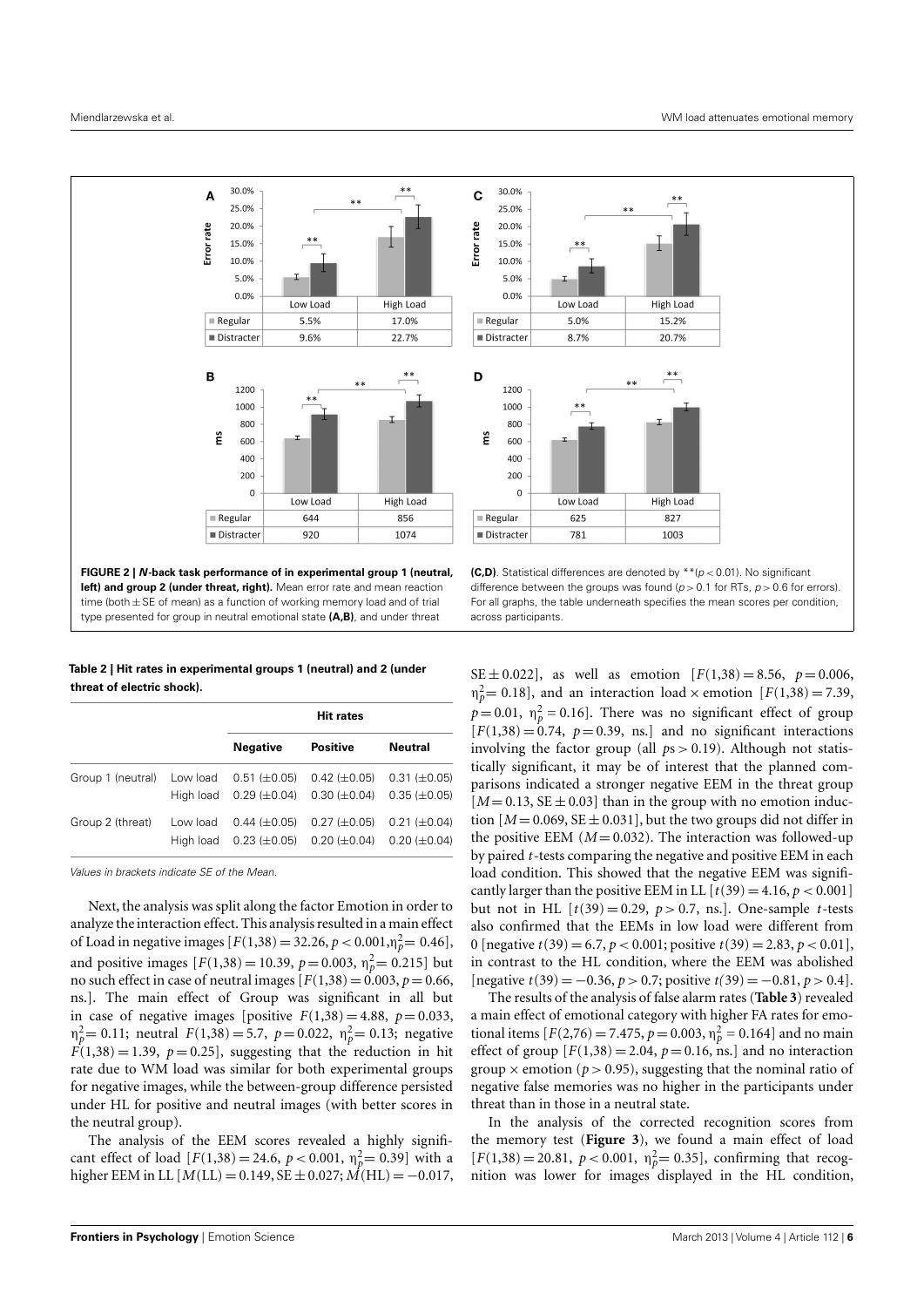but no main effect of emotional category  $[F(2,76) = 1.375]$  $p=0.26$ ,  $\eta_p^2=0.35$ ]. There was, however, a significant interaction of load  $\times$  emotional category  $[F(2,76) = 15.04, p < 0.001,$  $\eta_p^2$  = 0.28]. We did not find any interactions involving the factor Group [group  $\times$  load  $F(1,38) < 0.08, \, p = 0.95, \, \eta_p^2 < 0.0001;$ group × valence  $F(2,76) = 1.16$ ,  $p.318$ ,  $n_p^2 = 0.03$ , nor a triple interaction between group type, valence, and load. Even though the recognition accuracy in the non-threat group was slightly higher than in the threat group [in LL  $M = 0.24$  (SD = 0.24) vs.  $M = 0.19$  (SD = 0.18) in threat group; and in HL  $M = 0.14$  $(SD = 0.19)$  vs.  $M = 0.10$  (SD = 0.14), respectively], this effect was statistically not significant [main effect of group  $F(1,38) = 1.38$ ,  $p = 0.246$ , ns.].

Splitting this overall ANOVA across the factor "emotional category," revealed that the load  $\times$  emotional category interaction was driven by the difference in recognition of emotional images between the two load levels [negative HL-LL  $t(39) = 5.73$ ,  $p < 0.001$  and positive HL-LL  $t(39) = 3.18$ ,  $p = 0.009$ , while load had no effect on recognition accuracy of neutral pictures  $[t(39) = -0.526, p = 0.602]$ . From this result we may conclude that the two groups do not differ in recognition memory accuracy for emotional distracters presented during high and low WM load and that load leads to elimination of the memory advantage for emotional but not neutral images.

Calculation of *c* for all subjects in this experiment showed that they were most liberal, i.e., most likely to respond "seen" to negative images followed by positive, and that they were most conservative in recognizing the neutral images (results reported in **[Table 4](#page-6-2)**). In the neutral group, the subjects were generally conservative in their answers showing a bias to respond "no" most of the time (57% in LL and 67.5% in HL) even though they had been instructed that they had seen 50% of the images during the task. In the threat group, the participants were very conservative in their responses responding "unseen" 70% of the time upon viewing pictures presented in low- and 80% in HL condition (detailed results in **[Table 4](#page-6-2)** below).

Previous research on emotional words suggests that response bias shifts toward most liberal judgment of items as "seen" when the words were negative, less so for positive, and most conservative for neutral [\(Dougal and Rotello, 2007,](#page-8-10) Exp. 1A). This led

<span id="page-6-2"></span>**Table 4 | Measure of response bias derived from signal detection theory: mean criterion location measure c in recognition memory responses for experimental groups 1 and 2.**

|                   |                       | Criterion location c                                 |                                            |                                            |
|-------------------|-----------------------|------------------------------------------------------|--------------------------------------------|--------------------------------------------|
|                   |                       | <b>Negative</b>                                      | <b>Positive</b>                            | Neutral                                    |
| Group 1 (neutral) | Low load<br>High load | $0.48 \ (\pm 0.12)$<br>$0.79 \ (\pm 0.13)$           | $0.65 \ (\pm 0.11)$<br>$0.82 \ (\pm 0.12)$ | $0.99 \ (\pm 0.13)$<br>$0.93 \ (\pm 0.13)$ |
| Group 2 (threat)  | Low load              | $0.75 \ (\pm 0.13)$<br>High load $1.12 \ (\pm 0.16)$ | $1.08 \ (\pm 0.15)$<br>$1.21 \ (\pm 0.14)$ | $1.33 \ (\pm 0.11)$<br>$1.37 \ (\pm 0.11)$ |

Higher values indicate more conservative responding. Group 1 (no emotion induction)  $N = 19$  participants; Group 2 (threat of electric shock)  $N = 21$ . Values in brackets indicate SE of the Mean.



were significant main effects of WM load and interaction of load and emotional category (\*\*\* $p$  < 0.001). There was no significant difference between the groups ( $p > 0.2$ , ns.). WM load significantly reduced the performance for negative and positive but not neutral distracters  $(* *p < 0.01).$ 

<span id="page-6-0"></span>**Table 3 | False alarm rates in Experimental Groups 1 (neutral) and 2 (under threat of electric shock).**

|                   | <b>False alarm rates</b> |                     |                     |  |
|-------------------|--------------------------|---------------------|---------------------|--|
|                   | <b>Negative</b>          | <b>Positive</b>     | Neutral             |  |
| Group 1 (neutral) | $0.21 (\pm 0.05)$        | $0.19 \ (\pm 0.04)$ | $0.13 \ (\pm 0.04)$ |  |
| Group 2 (threat)  | $0.15 \ (\pm 0.04)$      | $0.13 \ (\pm 0.03)$ | $0.07 (\pm 0.02)$   |  |

Values in brackets indicate SE of the Mean.



<span id="page-6-1"></span>**FIGURE 3 | Recognition memory performance of the neutral (A) and threat group (B).** Mean corrected recognition score (±SE of mean) as a function of emotional category and the level of working memory (WM) load during initial presentation of the distracter. The table underneath the graph specifies the mean scores across participants per condition. There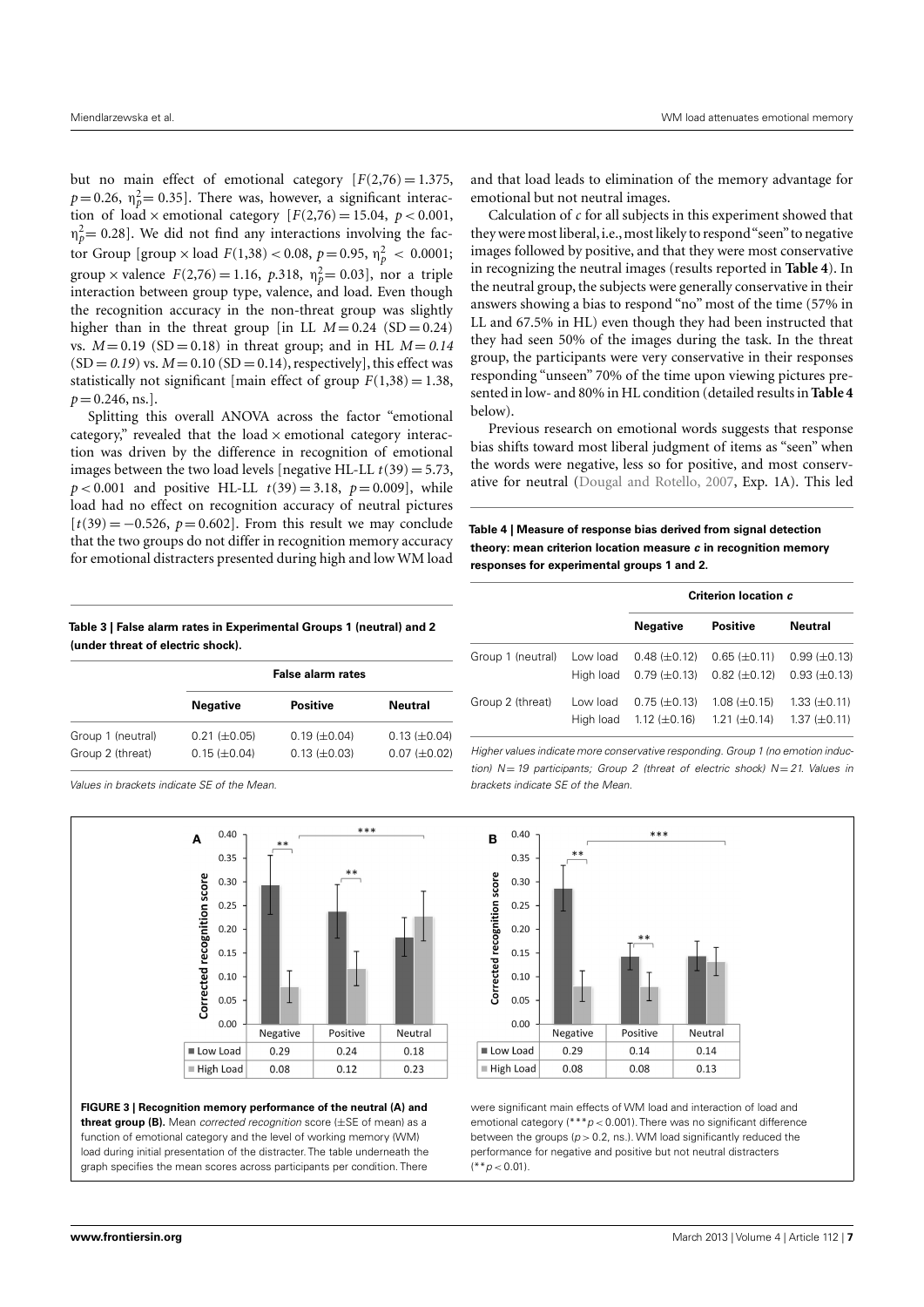us to suspect that we might find a similar bias in our experimental groups. A recent study using the same emotion induction paradigm as used here, reported in addition an annihilation of positivity bias [\(Robinson et al., 2011\)](#page-9-17), which is another expected observation that the measure *c* will provide in characterizing the between-group differences in this study. Specifically, we expected to observe this effect in a group  $\times$  emotion interaction in response bias.

Analyzing the response bias measure *c* (reported in **[Table 4](#page-6-2)**), we discovered a main effect of group  $[F(1,38) = 5.25, p = 0.028,$  $\eta_p^2$  = 0.12] with the experimental group under threat of shock having a stronger bias to respond "no" (more conservative). This tendency was confirmed by the higher hit rates in the neutral group. We further found highly significant main effects of load  $[F(1,38) = 18,71, p < 0.001, \eta_p^2 = 0.33]$  with more conservative responses in HL, and a main effect of emotion  $[F(2,76) = 15.97,$  $p < 0.001, \eta_p^2 = 0.29$ ] with highest (most liberal) *c* values for negative, followed by positive and then neutral images, and an interaction between factors load and emotion  $[F(2,76) = 14.9]$ ,  $p < 0.001,$   $\eta_p^2{=0.28}$  ]. No interactions involving factor group were observed [all *p*s > 0.58]. Splitting the analysis along the factor emotion revealed that increased load did not decrease the response bias criterion only in the case of neutral images [no main effect of load  $F(1,38) = 0.062$ ,  $p = 0.8$ ,  $ns$ , while it did have an effect on negative  $[F(1,38) = 31.86, p < 0.001, \eta_p^2 = 0.456]$  and positive images  $[F(1,38) = 9.79, p = 0.003, \eta_p^2 = 0.20]$ . This result echoes the findings in corrected recognition rates. Conversely, similarly to the hit rates analysis, the two groups of participants were significantly different in terms of response bias change in recognizing positive and neutral [effect of group,  $F(1,38) = 5.18$ ,  $p = 0.029$ , *n*<sub>p</sub><sup>2</sup> = 0.13; *F*(1,38) = 5.67, *p* = 0.022, *n*<sub>p</sub><sup>2</sup> = 0.12, respectively], but not the negative images  $[F(1,38) = 2.59, p = 0.12, \text{ns.}]$ . No interaction of load with group was noted for any image type. This means that WM load application resulted in an equal decrease in hit rates and response bias shift toward more conservative for negative images in both participants in neutral state and under threat, while recognition of neutral and positive images remained overall more conservative in the threat group.

# **DISCUSSION**

We examined the effect of WM load on incidental memory for emotional stimuli in two groups of participants: in neutral affective state and under threat of electric shock. The participants performed the *N*-back task at low- and high-WM load while an affective distracter image was briefly flashed within the central focus of attention in a random quarter of the trials, so as to prevent anticipation of distracter presentation.

In both groups, we observed that distracters slowed down the RTs and increased the error rates, suggesting that the images were perceived and interfered with the cognitive processing of the WM task. Although the participants under threat showed slightly faster RTs, the groups did not significantly differ in terms of task performance indicating that the threat manipulation did not have any significant impact on *N*-back task performance. Importantly, we did not find any differential effect in RTs for the three types of distracter images, indicating that emotional distracters displayed very briefly (250 ms) do not interfere with main task performance

more than neutral images, in contrast with previous studies that used longer emotional image exposure [\(Kensinger and Corkin,](#page-9-26) [2003\)](#page-9-26).

Furthermore, in both groups of participants we observed a similar enhancement of immediate recognition memory for negative and positive stimuli based on hit rates, reflecting the frequently reported advantage of emotional stimuli to enhance immediate memory [\(Cahill and McGaugh, 1998;](#page-8-11) [Rozin and Royzman, 2001;](#page-9-27) [Talmi et al., 2008;](#page-9-28) [Mather and Sutherland, 2011\)](#page-9-16). EEM was equally present in both groups in the LL condition,with stronger enhancement for negative pictures and no significant between-group difference. Thus, we did not observe a stronger negativity bias in immediate recognition memory in participants under threat of shock as would have been predicted by increased processing of mood-congruent stimuli [\(Mitte, 2008;](#page-9-29) [Robinson et al., 2011\)](#page-9-17).

# **LOAD ERASES THE ADVANTAGE OF EMOTIONAL STIMULI**

We observed a reduction in the number of correctly recognized items (hit rate) in the memory test for pictures presented during the high WM load condition. Importantly, the reduction was observed for the emotional items but not for neutral ones suggesting that arousing pictures may have been easier to ignore under high WM load. The participants in the threat induction group overall had worse memory for the distracter pictures which is consistent with the observation that arousal (fear of electric shock, in this case) imposes a level of cognitive load that taxes WM and limits the processing of task-irrelevant items, albeit emotionally charged [\(Mather and Sutherland, 2011;](#page-9-16) [Vytal et al., 2012\)](#page-9-7).

The elimination of EEM due to WM load is in line with the arousal-biased competition in memory [\(Mather and Sutherland,](#page-9-16) [2011\)](#page-9-16) that proposes that emotional arousal enhances memory for prioritized information at the cost of goal-irrelevant information, regardless of the perceptual or affective details of the prioritized item. In our experiments, the letters in the *N*-back task were the goal-relevant items and took priority over the emotional distracters when the task difficulty and load on the WM was high. As a result, emotional pictures were not remembered better than neutral pictures.

It is known that items that signal emotional relevance are more likely to be processed in the presence of competing distracters than non-emotional items [\(Öhman et al., 2001\)](#page-9-30), and studies report that emotional memory enhancement is stronger when attentional resources are restricted [\(Kensinger and Corkin,](#page-9-14) [2004;](#page-9-14) [Talmi et al., 2007\)](#page-9-13). Yet, our result shows that their memory trace can be weakened when WM load during or soon after presentation is sufficiently high. Interestingly, our results indicate that not recognition memory in general but enhancement of memory for emotional images depends on WM capacity upon encoding since the recognition accuracy for neutral images was very similar in both load levels in both experiments (**[Table 2](#page-5-1)**; **[Figure 3](#page-6-1)**).

Current evidence suggests that the immediate memory advantage of emotional items stems partly from enhanced attention and sensory processing [\(Vuilleumier, 2005;](#page-9-31) [Talmi et al.,](#page-9-28) [2008\)](#page-9-28), with negative items being particularly likely to benefit from fast amygdala-mediated visual processing during short exposure times [\(Tamietto and de Gelder, 2010;](#page-9-32) [Ritchey et al., 2011\)](#page-9-33). However, some studies report that cognitive effort may lead to a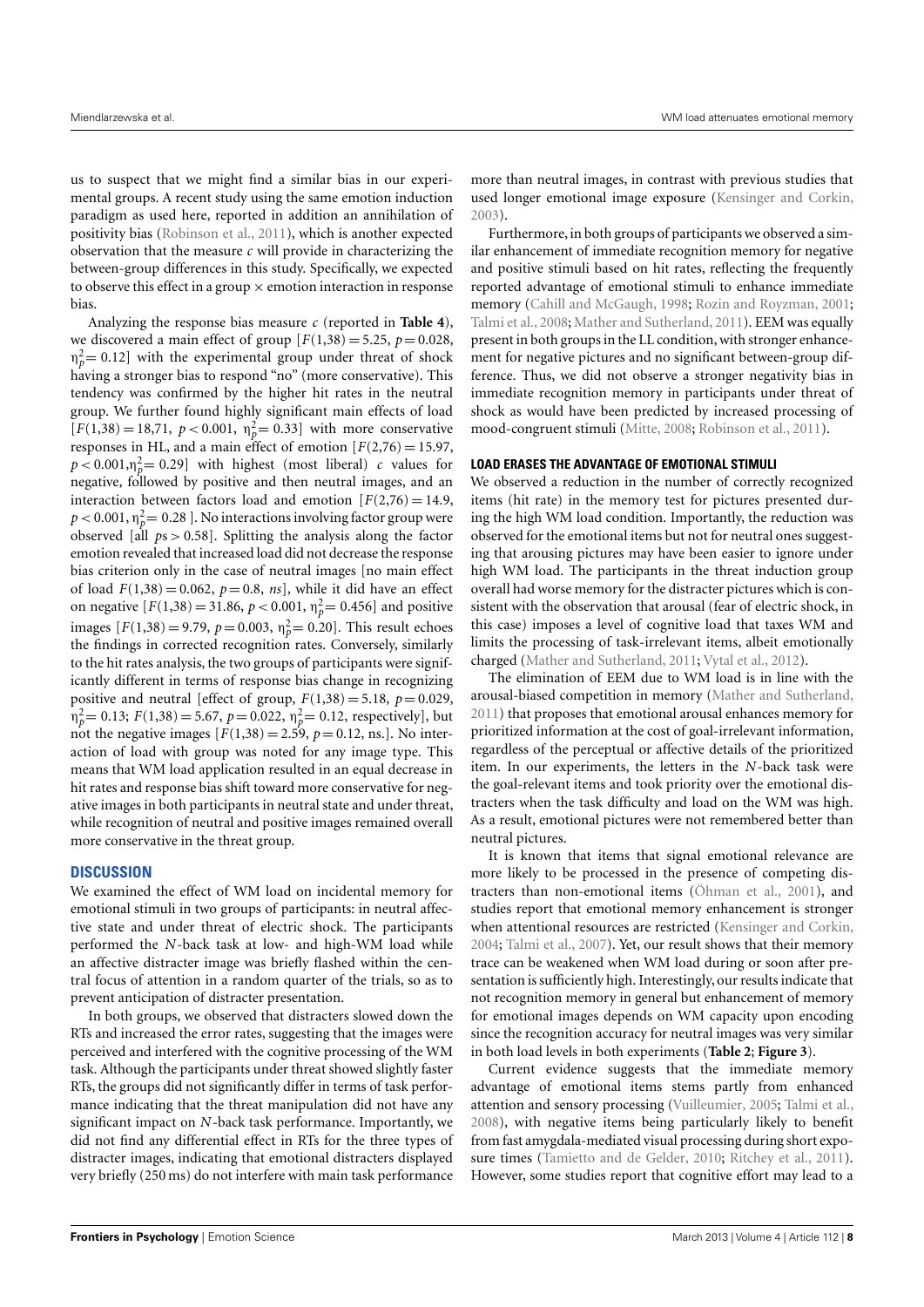reduction of memory. For example, [Kensinger and Corkin](#page-9-14) [\(2004\)](#page-9-14) found memory reduction for explicitly encoded negative words under certain circumstances – when the participants concurrently performed a difficult auditory discrimination task and the words were low-arousing. Most recently, [Talmi and McGarry](#page-9-15) [\(2012\)](#page-9-15) reported that the emotional memory enhancement can only be moderated to the level of neutral items when the latter are paid full attention to and emotional items are only partly attended in a dual-task condition. Our result is in line with these findings and further extends them showing that cognitive load leads to an overall reduction in recognition memory for negative visual scenes that are sparsely presented and encoded in a purely incidental manner. We thus conclude that application of WM load during arousing image viewing can attenuate the emotional bias in immediate recognition memory.

Emotional stimuli may be remembered better because they attract more attention upon encoding [\(Hamann, 2001\)](#page-8-12). Such attentional enhancement could cause the negative memory enhancement that we observed in LL, but it cannot fully account for the result in HL where no emotional prioritization was observed even though the distracters significantly interfered with response times in both conditions. The result was also not driven by inattentional blindness in the HL condition because in all conditions the recognition rates corrected for guessing are well above chance level and the result pattern was replicated in both groups of participants. In fact, there is evidence that attention allocation is not the sole factor behind immediate memory enhancement [\(MacKay et al., 2004\)](#page-9-12) and it has been suggested that under conditions of diminished attentional capacity due to concurrent cognitive load, distracters are perceived automatically and involuntarily [\(Lavie, 2000\)](#page-9-34). Taken together, it is unlikely that the observed attenuation of emotional bias in recognition memory is due to impaired visual processing of distracters at exposure caused by reduced perceptual capacity under HL. It may rather imply that load interrupts a later stage of processing of emotional information, such as short-term memory or immediate memory consolidation, leading to deteriorated performance upon retrieval.

False alarm rates (**[Table 3](#page-6-0)**) did not significantly differ between the two experimental groups, displaying a clear effect of emotional category, with highest scores for negative, followed by

## **REFERENCES**

- <span id="page-8-0"></span>Baeyens, F., Field, A. P., and De Houwer, J. (2005). Associative learning of likes and dislikes: some current controversies and possible waysforward. *Cogn. Emot.* 19, 161–174.
- <span id="page-8-11"></span>Cahill, L., and McGaugh, J. L. (1998). Mechanisms of emotional arousal and lasting declarative memory. *Trends Neurosci.* 21, 294–299.
- <span id="page-8-9"></span>Chua, P., Krams, M., Toni, I., Passingham, R., and Dolan, R. (1999). A functional anatomy of anticipatory anxiety. *Neuroimage* 9(6 Pt 1), 563–571.
- <span id="page-8-10"></span>Dougal, S., and Rotello, C. (2007). " Remembering" emotional words is

based on response bias, not recollection. *Psychon. Bull. Rev.* 14, 423–429.

- <span id="page-8-3"></span>Erk, S., Kleczar, A., and Walter, H. (2007). Valence-specific regulation effects in a working memory task with emotional context. *Neuroimage* 37, 623–632.
- <span id="page-8-2"></span>Erthal, F. S., Oliveira, L., De Mocaiber, I., Pereira,M. G.,Machado-Pinheiro, W., Volchan, E., et al. (2005). Loaddependent modulation of affective picture processing. *Cogn. Affect. Behav. Neurosci.* 5, 388–395.
- <span id="page-8-1"></span>Fox, E. (2002). Processing emotional facial expressions: the role of anxiety and awareness. *Cogn. Affect. Behav. Neurosci.* 2, 52–63.

positive and neutral images. This result is consistent with previous reports showing a higher amount of false memories for emotional images [\(Gallo et al., 2009;](#page-8-5) [Gallo, 2010\)](#page-8-13), as well as a shift toward most liberal response bias for negative, followed by positive stimuli [\(Dougal and Rotello, 2007;](#page-8-10) [Kapucu et al., 2008\)](#page-9-35). In fact, all participants were most liberal in judging negative items as remembered, demonstrating that response bias plays a role in the EEM [\(Phelps and Sharot, 2008\)](#page-9-11), also upon immediate testing.

A potential limitation of our study is the fact that in the moodmanipulation group we used the threat of shock paradigm without actually delivering the electric shock that could have resulted in a low or no anxiety in some participants. The subjective responses given by the participants on a Likert scale is a modest proof of anxiety as it is difficult to judge whether the average score (2.76) indicates a sufficiently high level of experienced anxiety, nor can a verifying comparison of this result be made, as no measurement of anxiety was taken in the neutral experimental group.

# **CONCLUSION**

In conclusion, we have demonstrated that a challenging cognitive task employing WM load can diminish the formation of incidental emotional memories, presumably by (1) exhausting the cognitive resources that could otherwise be captured by salient arousing distracters, and (2) shifting focus so that all distracters, emotional, or neutral, become goal-irrelevant. Notwithstanding the non-difference between the two experimental groups, we have found a very robust effect of load on incidental emotional memory, and suggest that engaging in a neutral task that loads the WM, especially in situations of stress and anxiety, can be a method to not only provide distraction from current emotional state [\(Van Dillen](#page-9-8) [and Koole, 2007\)](#page-9-8) but also to tune down future negative memories of perceived events.

## **ACKNOWLEDGMENTS**

This work was supported by the Methusalem program by the Flemish Government (METH/08/02), awarded to Johan Wagemans. The authors thank Marc Ponjée, Tim Tijs and Jan Zimmerman for contribution to the design, Murray F. Gillies, Christina Schuster and Elena Patsenko for valuable comments.

- <span id="page-8-13"></span>Gallo, D. (2010). False memories and fantastic beliefs: 15 years of the DRM illusion. *Mem. Cognit.* 38, 833–848.
- <span id="page-8-5"></span>Gallo, D., Foster, K., and Johnson, E. (2009). Elevated false recollection of emotional pictures in young and older adults. *Psychol. Aging* 24, 981–988.
- <span id="page-8-8"></span>Grillon, C., Baas, J., Lissek, S., Smith, K., and Milstein, J. (2004). Anxious responses to predictable and unpredictable aversive events. *Behav. Neurosci.* 118, 916–924.
- <span id="page-8-12"></span>Hamann, S. (2001). Cognitive and neural mechanisms of emotional memory. *Trends Cogn. Sci. (Regul. Ed.)* 5, 394–400.
- <span id="page-8-4"></span>Holmes, E., James, E., Kilford, E., and Deeprose, C. (2010). Key steps in developing a cognitive vaccine against traumatic flashbacks: visuospatial tetris versus verbal pub quiz. *PLoS ONE* 5:e13706. doi[:10.1371/journal.pone.0013706](http://dx.doi.org/10.1371/journal.pone.0013706)
- <span id="page-8-6"></span>Hu, K., Bauer, A., Padmala, S., and Pessoa, L. (2012). Threat of bodily harm has opposing effects on cognition. *Emotion* 12, 28–32.
- <span id="page-8-7"></span>Jenkins, R., Lavie, N., and Driver, J. (2005). Recognition memory for distractor faces depends on attentional load at exposure. *Psychon. Bull. Rev.* 12, 314–320.